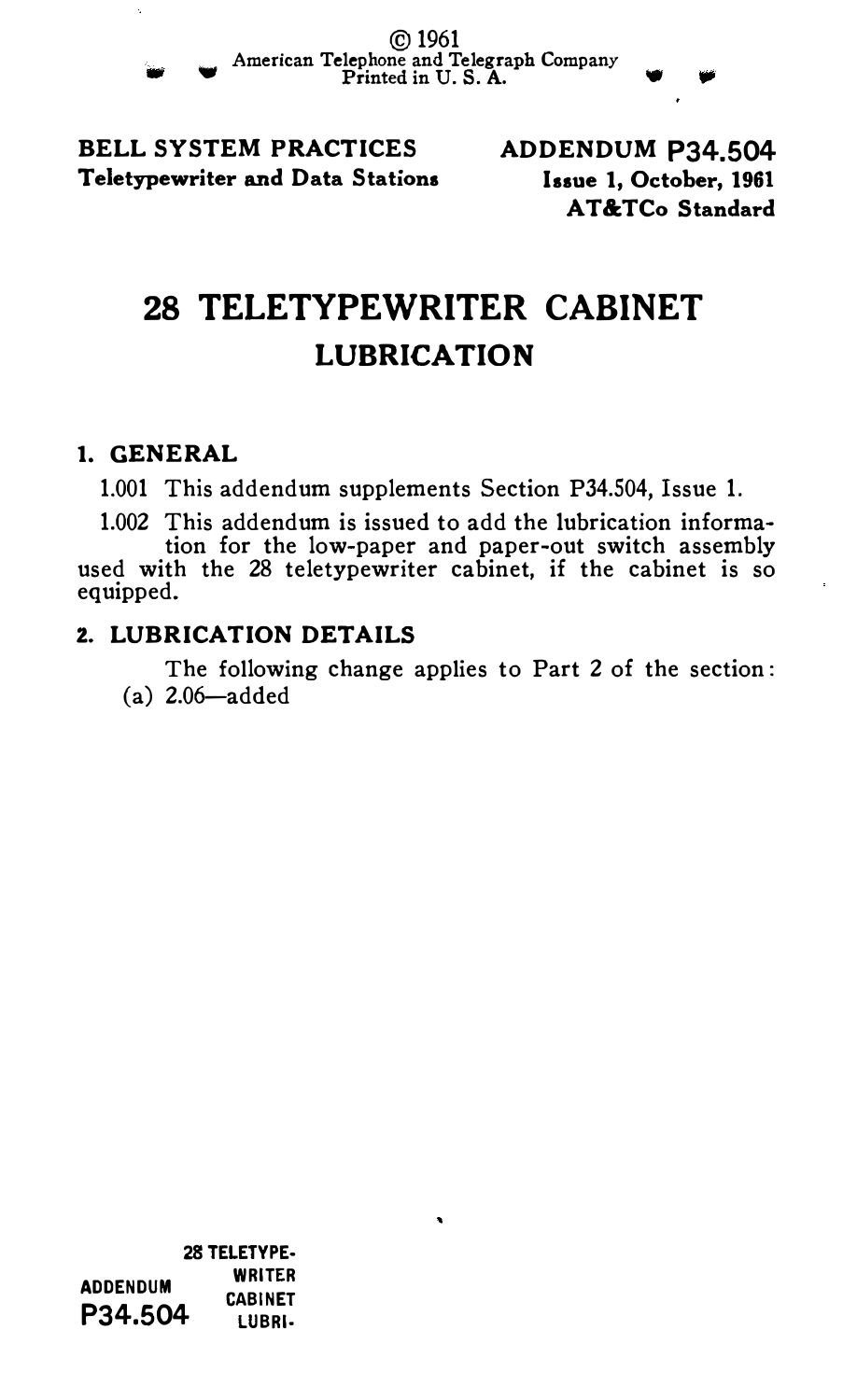

### 2.06 Low-paper and Paper-out Switch Assembly (Variable Feature)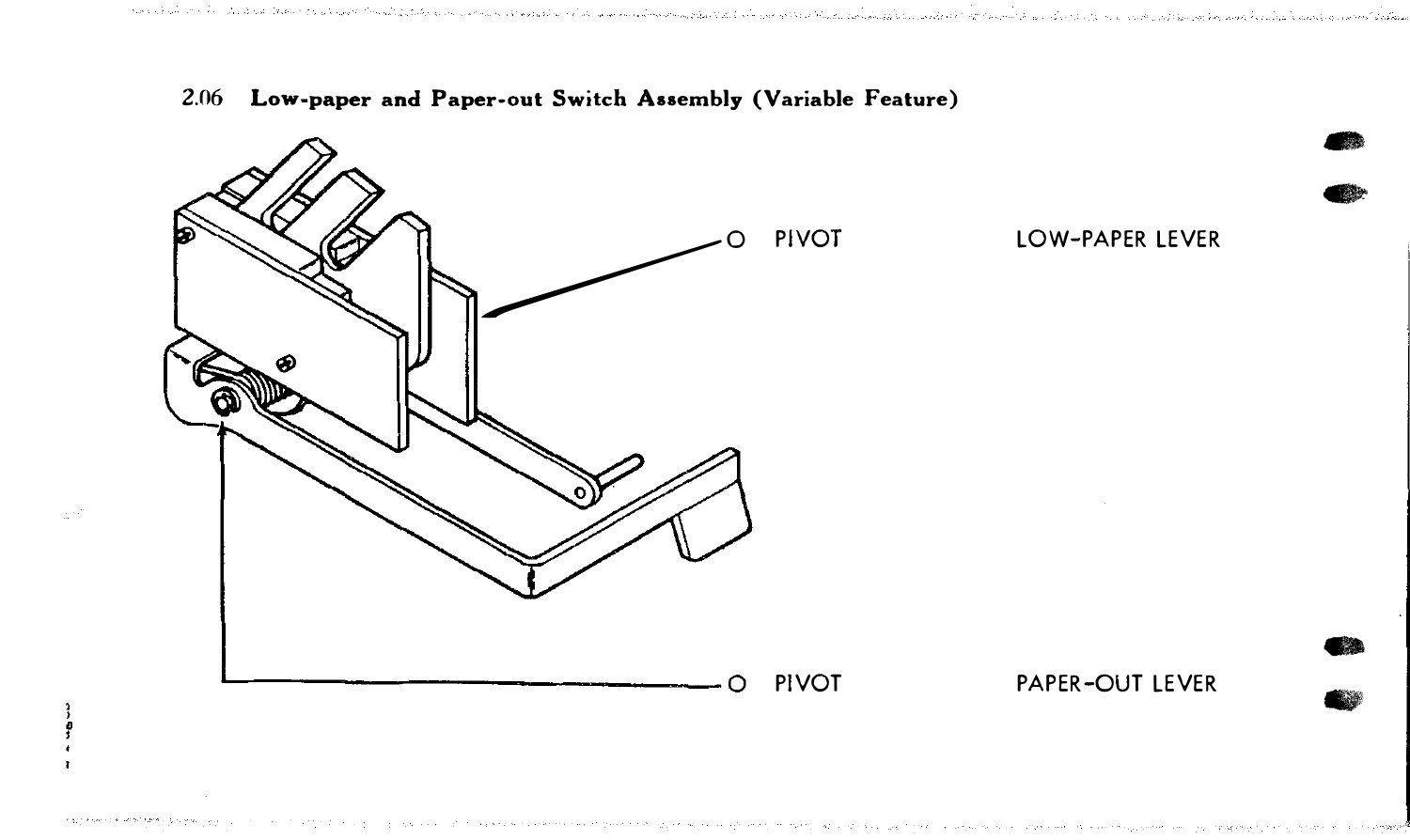© 1961 American Telephone and Telegraph Company Printed in U.S. A.

## BELL SYSTEM PRACTICES Teletypewriter and Data Stations

SECTION P34.504 Issue 1, June, 1961 AT&TCo Standard

# 28 TELETYPEWRITER CABINET LUBRICATION

### 1. GENERAL

1.01 This section provides the specific lubrication routines for the maintenance of 28 teletypewriter cabinets. The information herein, together with the instructions in the section entitled Teletypewriter Apparatus, Lubrication, General Information and Routines, gives the complete lubrication information necessary for the maintenance of 28 teletypewriter cabinets. The lubrication symbols used in this section are the same as those given in the general section. The symbol 0, however, is used in this section to mean only one drop of oil.

28 TELETYPE-P34.504 Page 1 WRITER CABINET LUBRICATION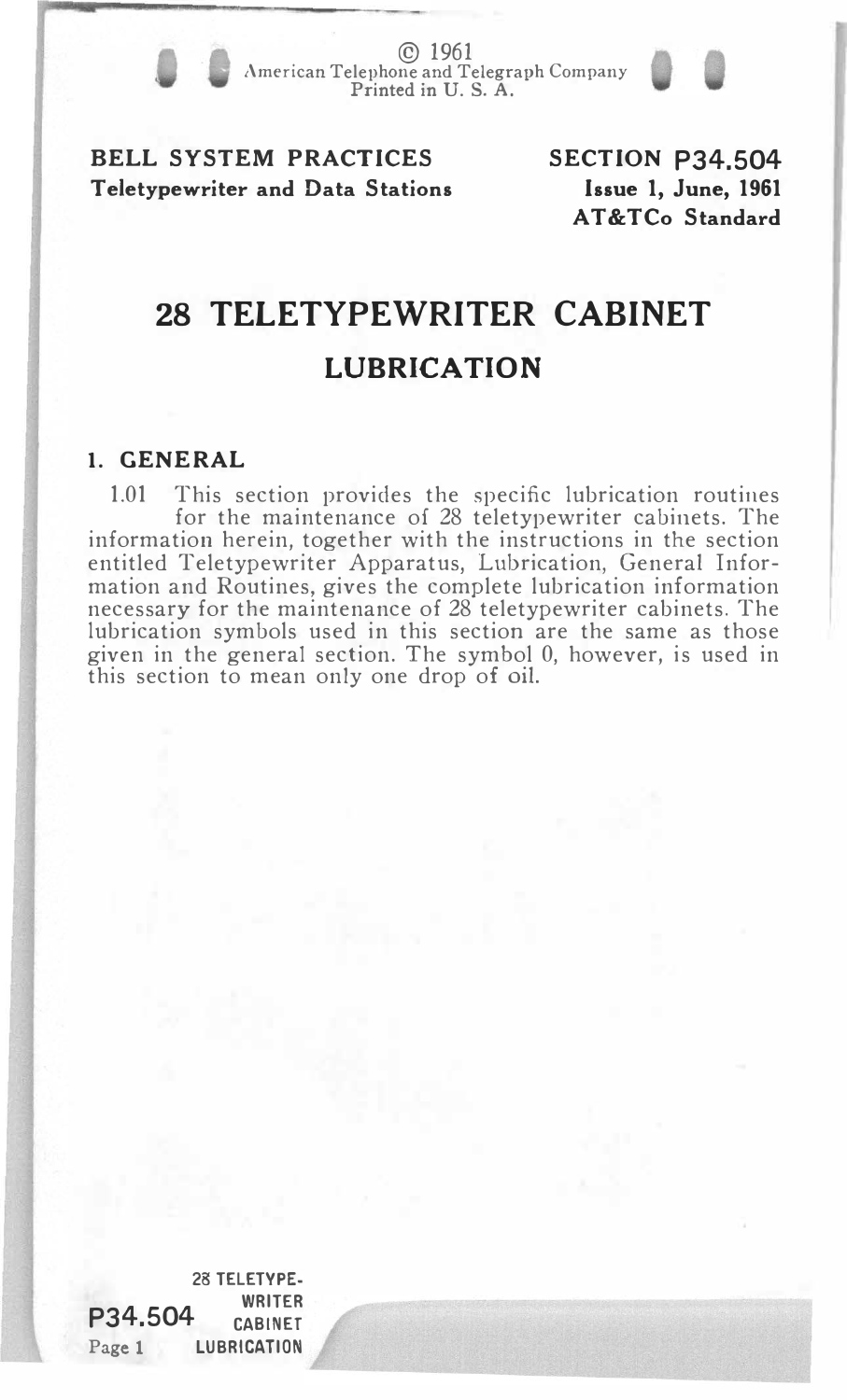### 2. LUBRICATION DETAILS

2.01 28A to 28E Cabinets

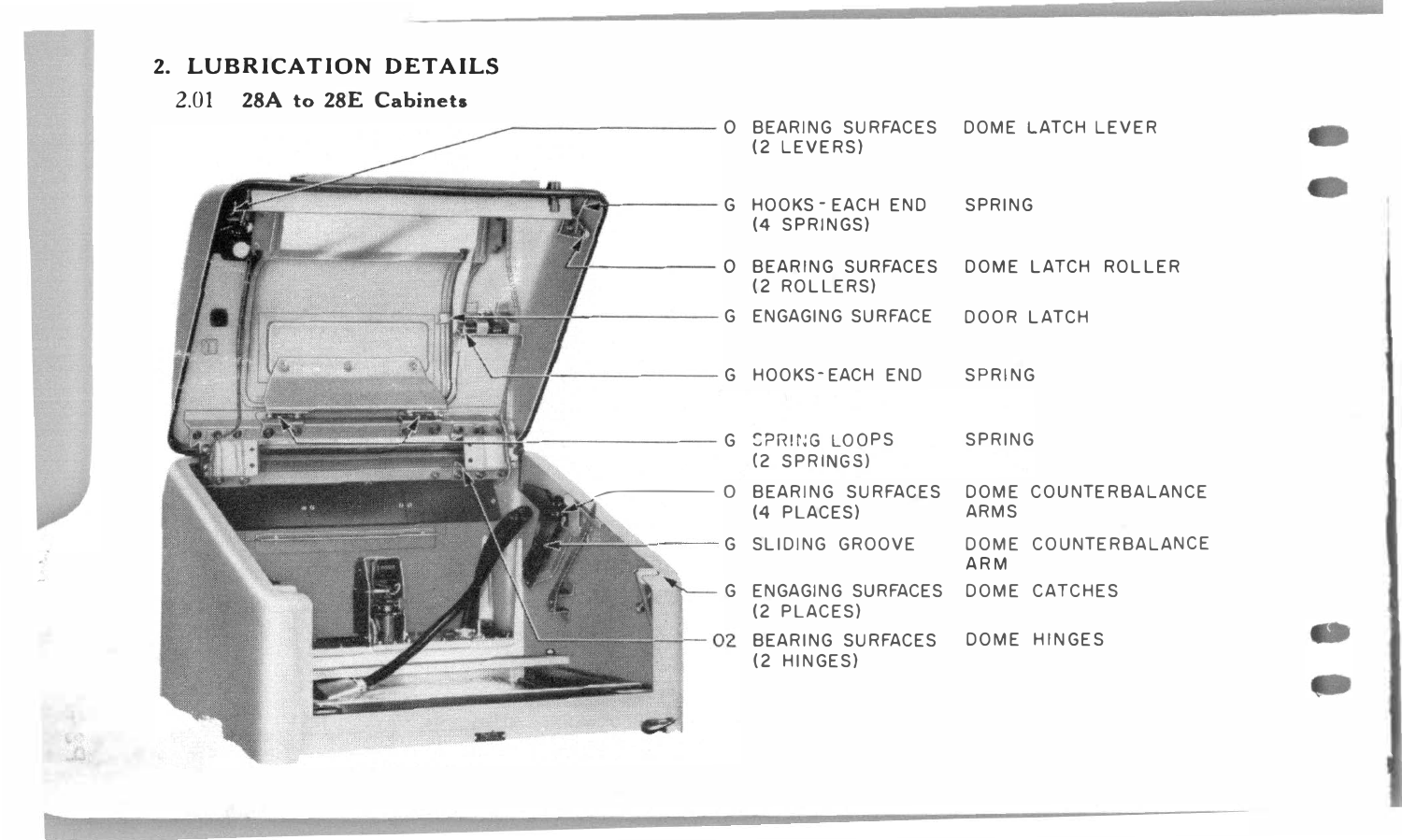#### 2.02 28F and 28G Cabinets



**WRITER** CABINET<br>SRICATION **TELETYPE**  $rac{3}{2}$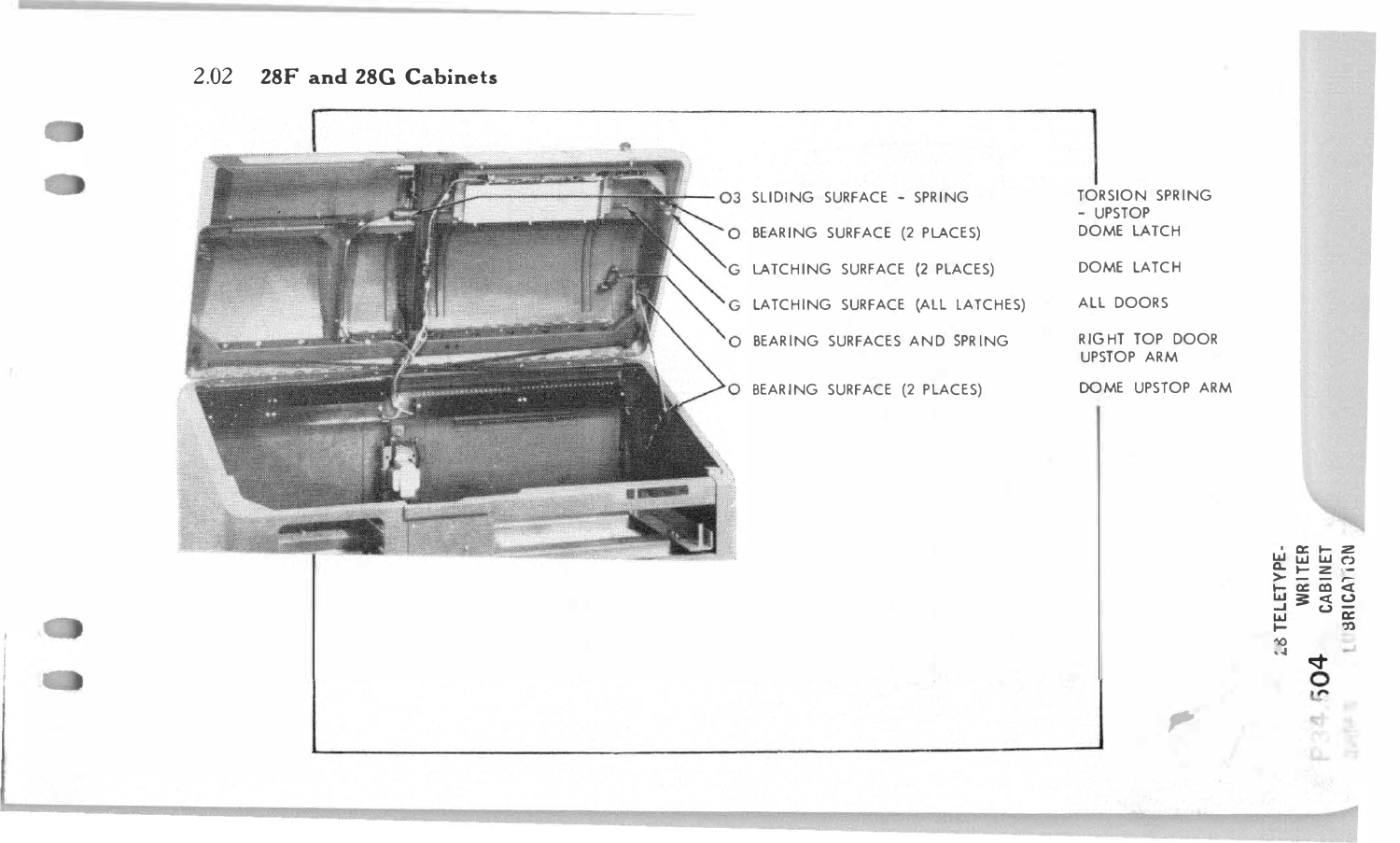

 $\eta$ 

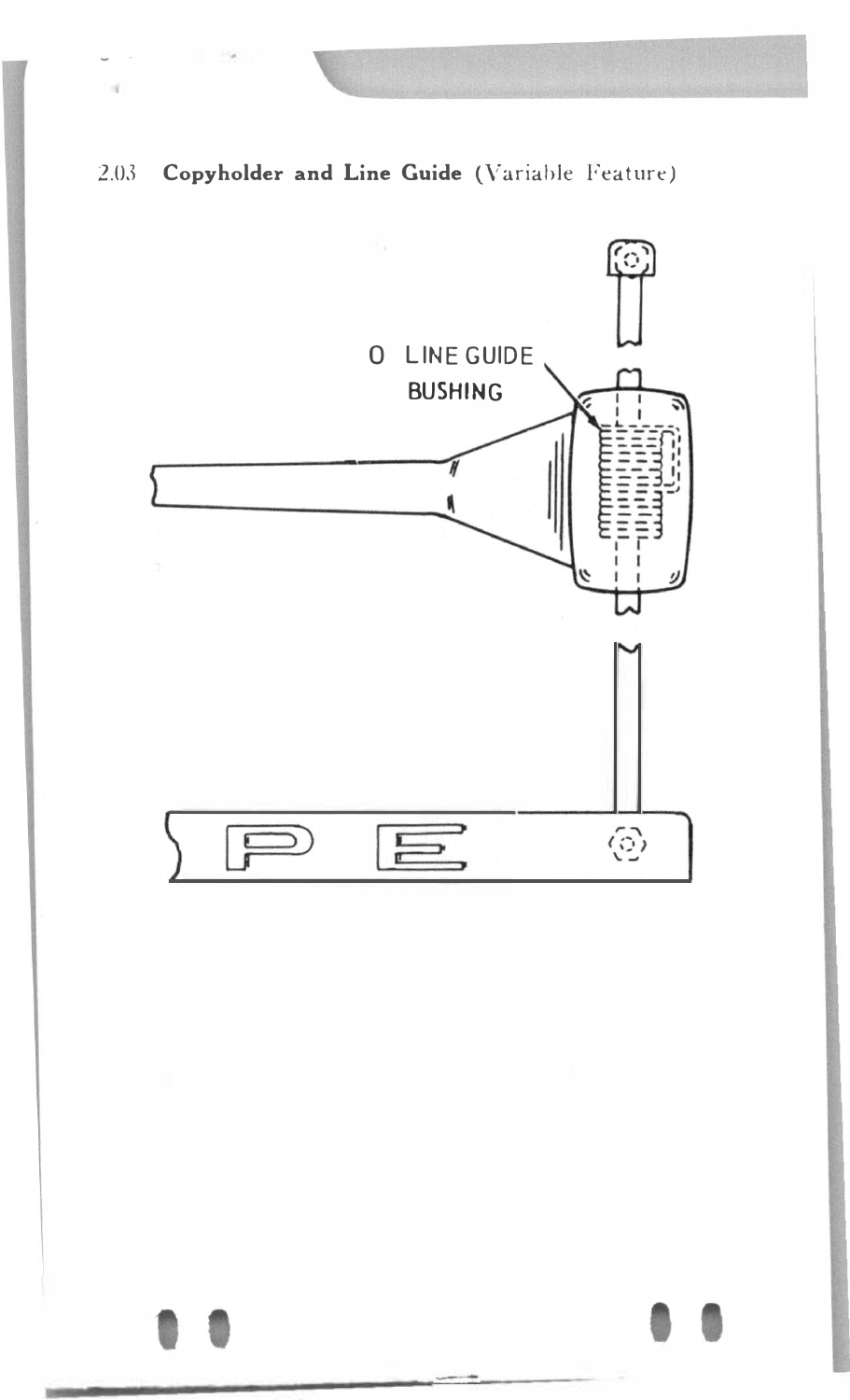

28 TELETYPE-WRITER P34.504 CABINET Page 5 LUBRICATION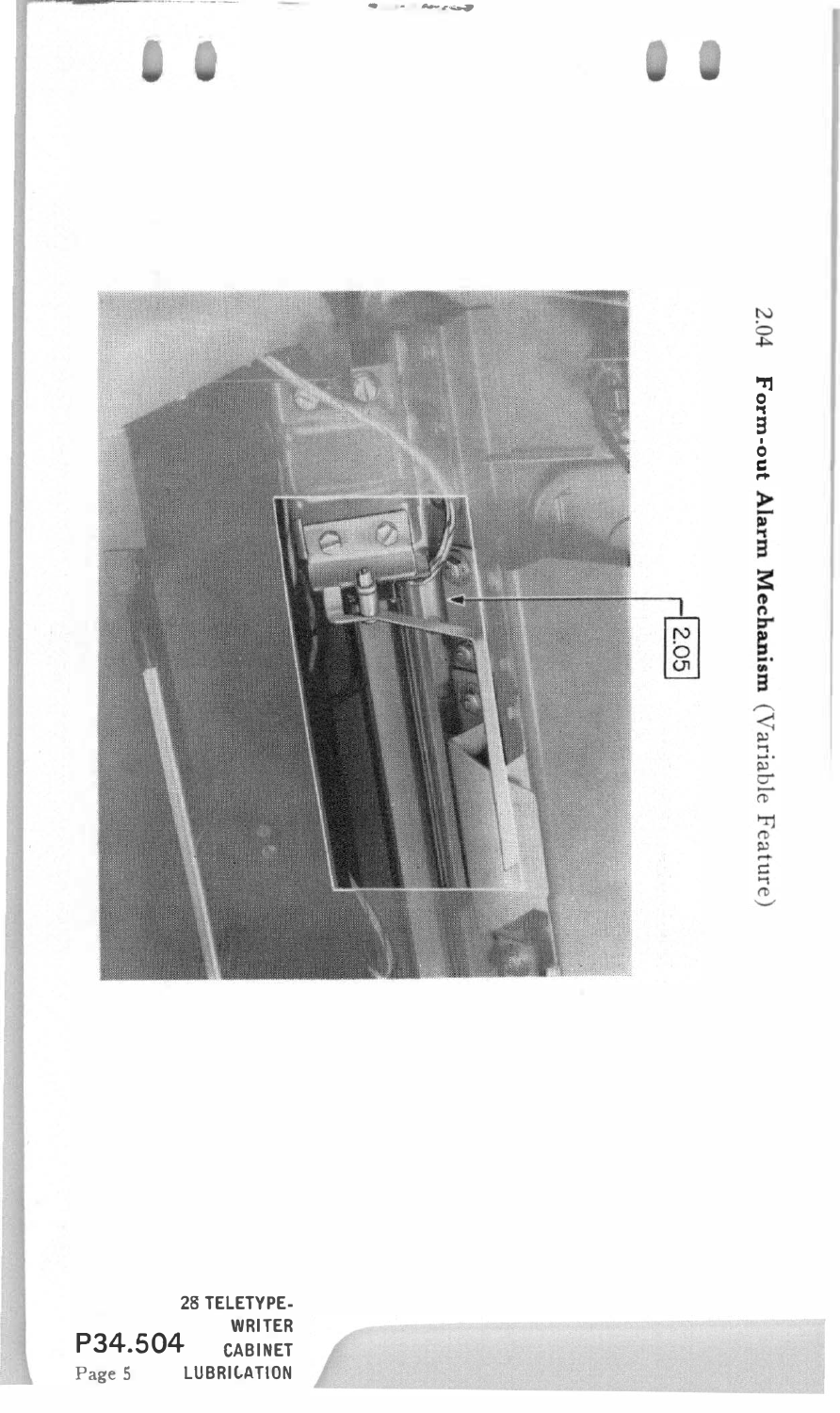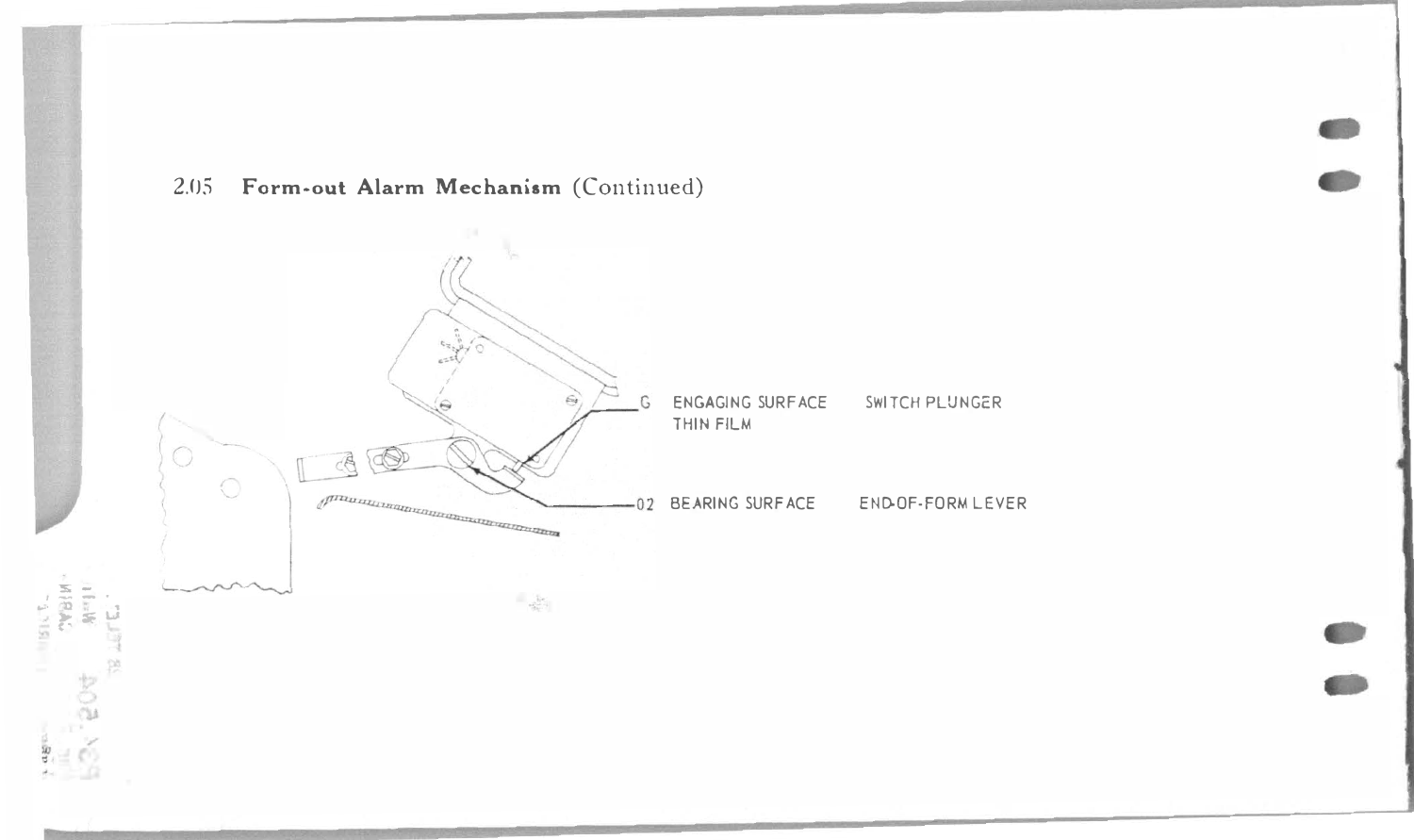### 3. ASSOCIATED BELL SYSTEM PRACTICES

3.01 The following Bell System Practices provide additional information that may be required in connection with this section.

• • w •

Subject Teletypewriter Apparatus, Lubrication, General Information and Routines ............ . Teletypewriter Apparatus, General Requirements and Procedures ................. Teletypewriter Apparatus, Disassembly and Reassembly, General Information and Routines Teletypewriter Tools and Maintenance Supplies .. Teletypewriter Apparatus, Preparation of Apparatus for Installation ................ Alphabetical Index of 28-type Equipment, Bell System Practices, and Associated 28 ASR Station Drawings ................................ . Section P30.011 P30.012 P30.013 P30.301 P33.014 P<sub>34.001</sub>

|                 | iYPE-         |
|-----------------|---------------|
| 4               | <b>R</b> FER  |
| кe              | $-1.5E$ T     |
| $P_{\tilde{r}}$ | <b>CATION</b> |